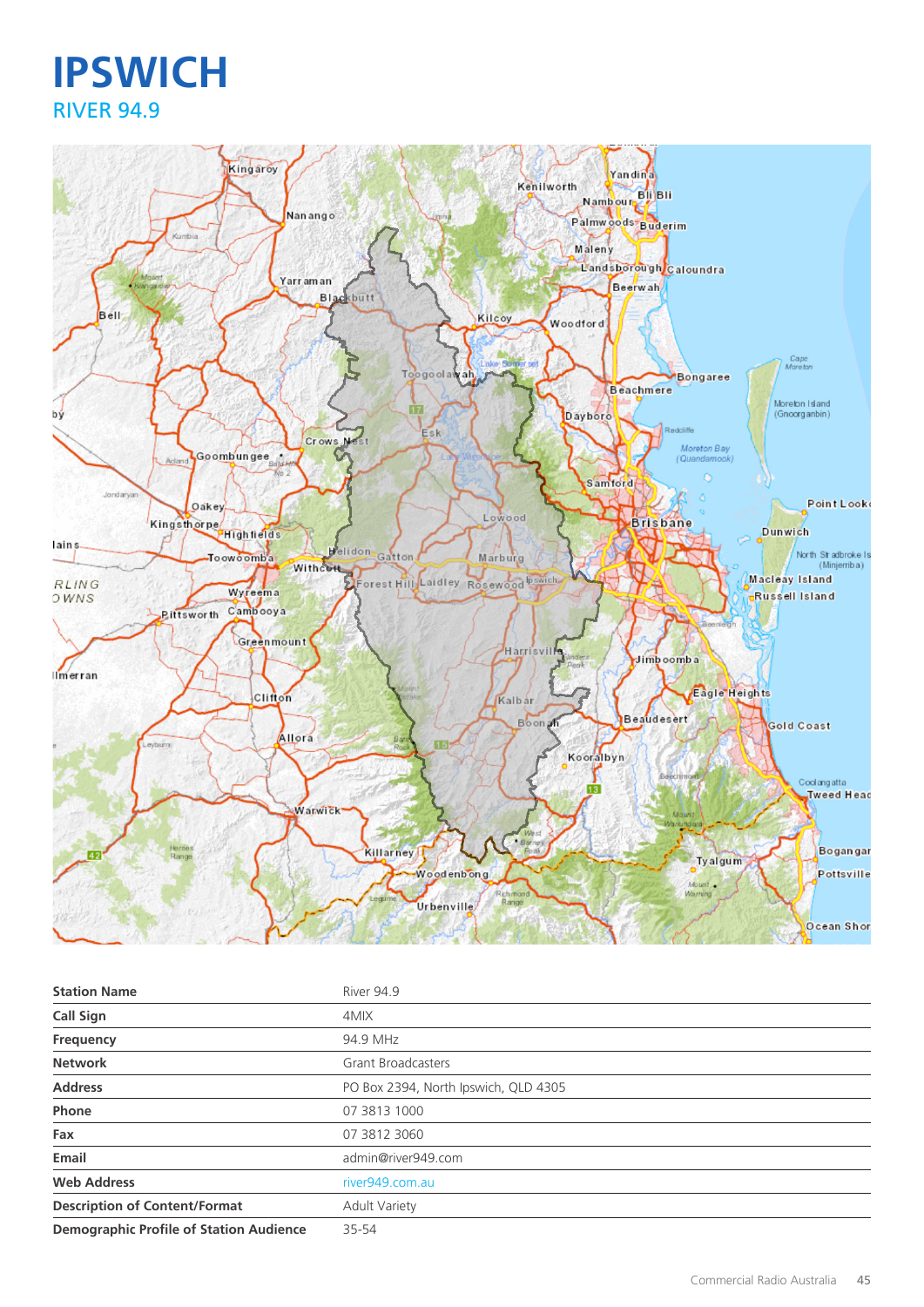Ipswich is approximately 40 kilometres west of Brisbane. A large percentage of the population in the River 94.9's licence area also falls within the Brisbane radio licence area. River 94.9's broadcast area extends from the western suburbs of Brisbane to Toowoomba.

In comparison to the 2011 census, the population within the radio licence area of Ipswich has increased by 13.04% to 278,156. 44% of the population is aged 40 years and over. 44% of families (72,919) have children and 36% of the population is aged less than 25 years. The birthplace for 81% of the population was Oceania including Australian, New Zealander, Indigenous and Islander persons.

Of the 60,724 people attending an educational institution, 45% were in infants or primary, 32% were attending a secondary educational institution, 15% attending University or another tertiary institution and 8% attending TAFE. Of the 94,976 people who already have a tertiary qualification, 27% have a degree and 73% have a certificate, diploma or another tertiary qualification.

Of the total dwellings (92,424) in the Ipswich radio licence area, 26% are owned outright and 37% are mortgaged. Private rental properties represent 32% of total dwellings. 19% of the total households (91,844) in Ipswich have a household income range between \$21,000 – \$41,999pa, 26% between \$42,000 – \$77,999pa, 13% between \$78,000 – \$103,999pa, and 27% over \$104,000pa.

All major banks, hardware/home improvement stores, car dealers, fast-food restaurants, and an extensive selection of national retail, chain and independent stores are present in the area.

#### **AGRICULTURE**

River 94.9's radio licence area is more urban than rural. There are over 41 thousand orchard trees including nut trees in the region. The area produced over 214 thousand kilograms of avocados, 46 thousand kilograms of nectarines, and 32 thousand kilograms of peaches.

The area supports a number of cattle stations; there are over 111 thousand beef cattle and 13 thousand dairy cattle.

The Lockyer Valley and Fassifern Valley grow a wide range of vegetable crops. Cereal crops are grown in the west where the licence area extends into the Darling Downs around Gatton. Over 23 thousand tonnes of cereals for grain were produced.

#### EMPLOYMENT

The majority (58%) of the labour force of 131,111 is employed full time. The main industries of employment are:

- Education and Training/Health Care and Social Assistance;
- Manufacturing/Electricity Gas Water and Waste Services/Construction; and
- Wholesale Trade/Retail Trade/Accommodation and Food Services.

Ipswich's economy is largely dependent on Brisbane. The job opportunities are more typical of major city than a regional centre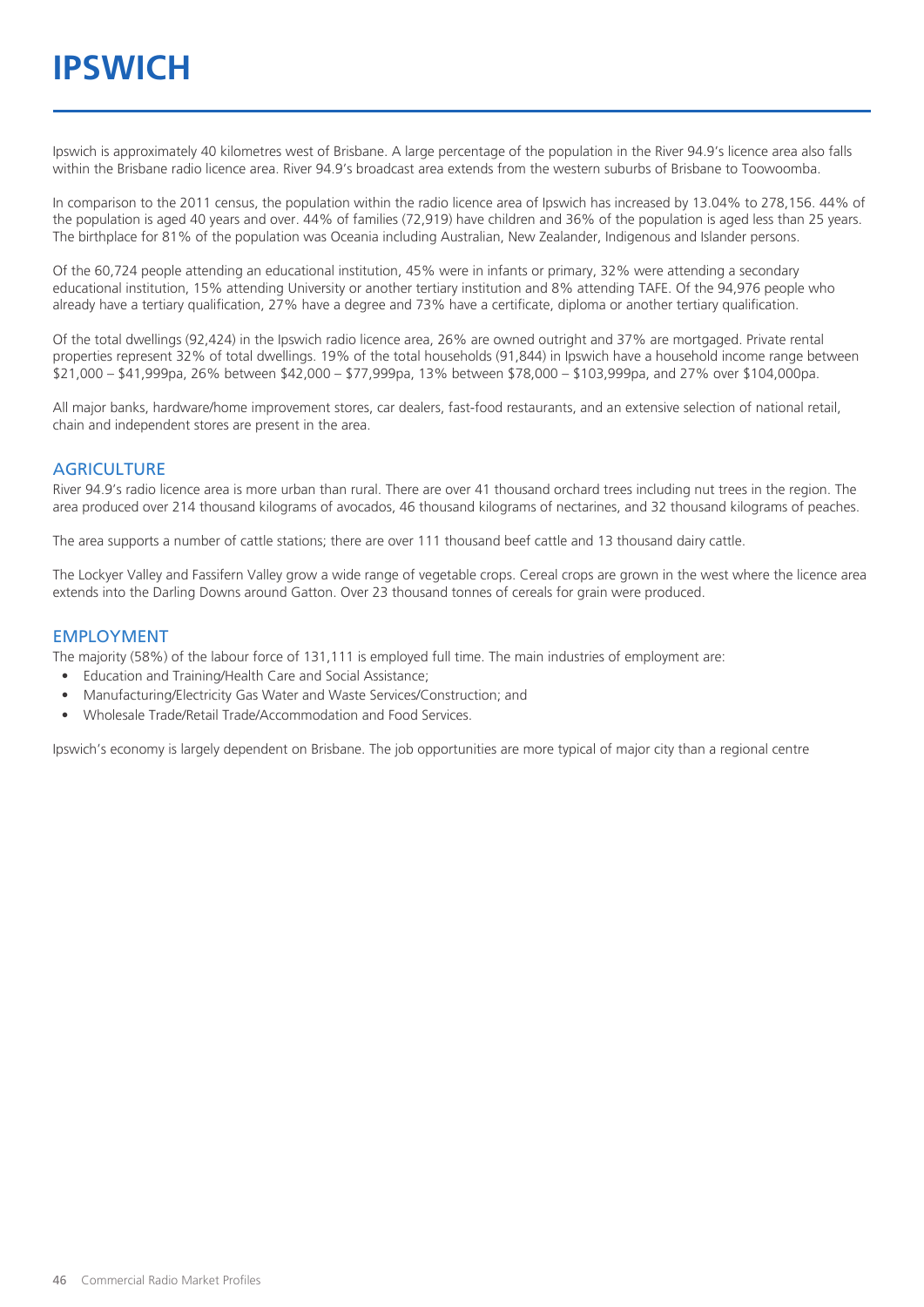# **IPSWICH**

## AGE COHORTS

| Age                          | Male    | Female  | <b>Total</b> | <b>Market</b><br>population |
|------------------------------|---------|---------|--------------|-----------------------------|
| $10 + \gamma$ ears           | 116,073 | 118,689 | 234,762      | 84.4%                       |
| 0-9 years                    | 22,340  | 21,054  | 43,394       | 15.6%                       |
| $10-17$ years                | 16,060  | 14,887  | 30,947       | 11.13%                      |
| 18-24 years                  | 12,654  | 12,885  | 25,539       | 9.18%                       |
| 25-39 years                  | 27,823  | 29,437  | 57,260       | 20.59%                      |
| 40-54 years                  | 27,383  | 28,151  | 55,534       | 19.97%                      |
| 55-64 years                  | 15,481  | 15,510  | 30,991       | 11.14%                      |
| 65-74 years                  | 10,915  | 10,809  | 21,724       | 7.81%                       |
| 75+ years                    | 5,757   | 7,010   | 12,767       | 4.59%                       |
| Total 2011 population        | 122,705 | 123,354 | 246,059      |                             |
| <b>Total 2016 population</b> | 138,413 | 139,743 | 278,156      | 100%                        |
| % change 2011-2016           |         |         | 13.04%       |                             |

#### LABOUR FORCE

| <b>Employment classification</b> | Total   | Labour force |
|----------------------------------|---------|--------------|
| Full-time employed               | 76,667  | 58.47%       |
| Part-time employed               | 36,643  | 27.95%       |
| Not stated employed              | 6,487   | 4.95%        |
| Unemployed                       | 11.314  | 8.63%        |
| <b>Total labour force</b>        | 131,111 | 100%         |

## HOUSEHOLD INCOME

| Income range (pa)       | Total  | Occupied<br>dwellings |
|-------------------------|--------|-----------------------|
| $$0 - $7,749$           | 1,180  | 1.28%                 |
| $$7,750 - $20,999$      | 3,439  | 3.74%                 |
| $$21,000 - $41,999$     | 17,568 | 19.13%                |
| $$42,000 - $77,999$     | 23,582 | 25.68%                |
| $$78,000 - $103,999$    | 12,180 | 13.26%                |
| $$104,000 - $129,999$   | 10,202 | 11.11%                |
| $$130,000 - $155,999$   | 6,106  | 6.65%                 |
| $$160,000 - $181,999$   | 3,449  | 3.76%                 |
| $$182,000 - $207,999$   | 1,982  | 2.16%                 |
| $$208,000+$             | 3,001  | 3.27%                 |
| Not stated              | 9,155  | 9.97%                 |
| <b>Total households</b> | 91.844 | 100%                  |

## FAMILY STRUCTURE

| <b>Type of family</b>         | <b>Total</b> | <b>Total families</b> |
|-------------------------------|--------------|-----------------------|
| Couple families - Children    | 32,200       | 44.16%                |
| Couple families - No children | 25,787       | 35.36%                |
| Single parents                | 13.952       | 19.13%                |
| Other families                | 980          | 1.34%                 |
| <b>Total families</b>         | 72,919       | 100%                  |

## **OCCUPATION**

| <b>Employment classification</b>                                     | Total   | <b>Occupations</b> |
|----------------------------------------------------------------------|---------|--------------------|
| Managers/Professionals                                               | 30,044  | 25.04%             |
| Technicians & trade workers/<br>Community & personal service workers | 32,481  | 27.07%             |
| Clerical & administrative workers                                    | 16,553  | 13.8%              |
| Sales workers                                                        | 10,883  | 9.07%              |
| Machinery operators & drivers/Labourers                              | 28,020  | 23.35%             |
| Not stated                                                           | 2,010   | 1.68%              |
| <b>Total</b>                                                         | 119,991 | 100%               |

#### INDUSTRY

| Industry                                                                                                      | Total   | Workforce |
|---------------------------------------------------------------------------------------------------------------|---------|-----------|
| Agriculture, forestry & fishing                                                                               | 4,711   | 3.97%     |
| Mining                                                                                                        | 1,039   | 0.88%     |
| Manufacturing/Electricity, gas, water &<br>waste services/Construction                                        | 22,915  | 19.33%    |
| Wholesale trade/Retail trade/<br>Accommodation & food services                                                | 21,965  | 18.53%    |
| Transport, postal & warehousing/<br>Information, media & communications                                       | 8,571   | 7.23%     |
| Financial & insurance services/<br>Rental hiring & real estate services/<br>Administration & support services | 8.135   | 6.86%     |
| Professional scientific & technical services                                                                  | 5.150   | 4.34%     |
| Public administration & safety                                                                                | 9,998   | 844%      |
| Education & training/Health care &<br>social assistance                                                       | 24,772  | 20.9%     |
| Arts & recreation services                                                                                    | 1,067   | $0.9\%$   |
| Other services                                                                                                | 4,541   | 3.83%     |
| Not stated                                                                                                    | 5,664   | 4.78%     |
| Total                                                                                                         | 118,528 | 100%      |

#### ANNUAL HOUSEHOLD EXPENDITURE

| <b>Product or service</b>            | $$000's$ (pa) |
|--------------------------------------|---------------|
| Food & non-alcoholic beverages       | 1,156,167     |
| Alcoholic beverages                  | 163,875       |
| Clothing & footwear                  | 231,374       |
| Household furnishings & equipment    | 260,583       |
| Furniture & floor coverings          | 86,337        |
| Household appliances                 | 63,201        |
| Household services & operation       | 246,857       |
| Medical care & health expenses       | 396,321       |
| Motor vehicle purchase               | 266,535       |
| Motor vehicle running costs          | 671,814       |
| Recreation                           | 868,022       |
| Recreational & educational equipment | 225,474       |
| Holidays                             | 406,170       |
| Personal care                        | 151,177       |